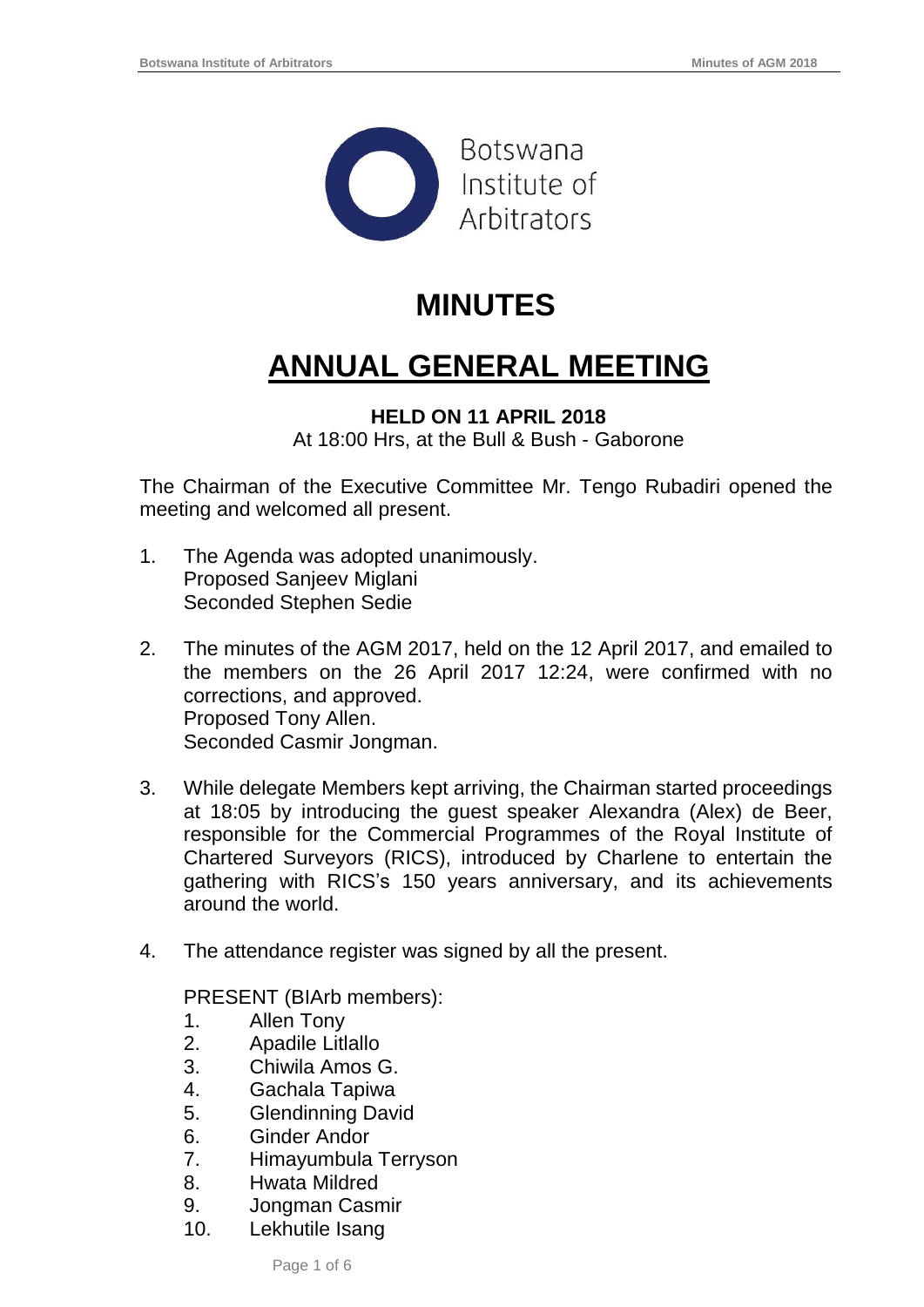- 11. Manis Gianni
- 12. Maotwanyane Gabriel
- 13. Miglani Sanjeev
- 14. Mogapi Floyd M.
- 15. Monthe K. N.
- 16. Motsumi Tshiamo James
- 17. Namponya Wame
- 18. Osei-Ofei Kwadwo
- 19. Palmitessa-Savric P.
- 20. Phala Kelly
- 21. Reynolds Reg
- 22. Robinson Joanne
- 23. Rubadiri Tengo
- 24. Ruhukwa Don
- 25. Sedie Stephen
- 26. Seikano Hlompho
- 27. Sibanda Gibson
- 28. Van Riet-Lowe Charlene
- 29. Vandecasteele Brigitte

### PROXIES:

- 30. Bwalya Lumbwe (proxy the Chairman)
- 31. Flanagan Andy (proxy Gianni Manis)
- 32. Marinelli Jennifer Mary (proxy the Chairman)

- 
- 33. Moss Stephen Andrew (proxy D. Glendinning)
- 

PRESENT (non BIArb members):

- 34. de Witt Riaan
- 35. Alexandra de Beer

## APOLOGIES

1. Anderson J; 2. Chitita R; 3. Fashole-Luke II E; 4. Flanagan AG; 5. Lumbwe B; 6. Marinelli JM; 7. Marinelli M; 8. Mitchell EP; 9. Monageng SM; 10. Moseki LK; 11. Moss SA; 12. Stevens JY; 13. Stuart DMB; 14. Watson M.

## ABSENT

Abdulla AR; 2. Bookbinder JS; 3. Bothlole KS; 4. Brick TM; 5. Carr-Hartley JK; 6. Collins P; 7. Dambe T; 8. Desai RK; 9. Griffith JM; 10. Keakantse C; 11. Kindiano M; 12. La Mance OS; 13. Lyamuya PK; 14. Moahi LT; 15. Modisi N; 16. Mphengula M; 17. Muzimo P; 18. Okumbe JO; 19. Ontumetse GJ; 20. Otlaadisa O; 21. Peo C; 22. Pinard MI; 23. Radipata LL; 24. Sethusha NC; 25. Shama P; 26. Syakayuwa M; 27. Tafila TT;

## 5. Chairman's report

Tengo Rubadiri presenting his report, emphasised the achievements of the past year in the following heads:

5.1. "THE EXECUTIVE COMMITTEE" – marked by the resignation of William Lee for personal reasons; the contribution to the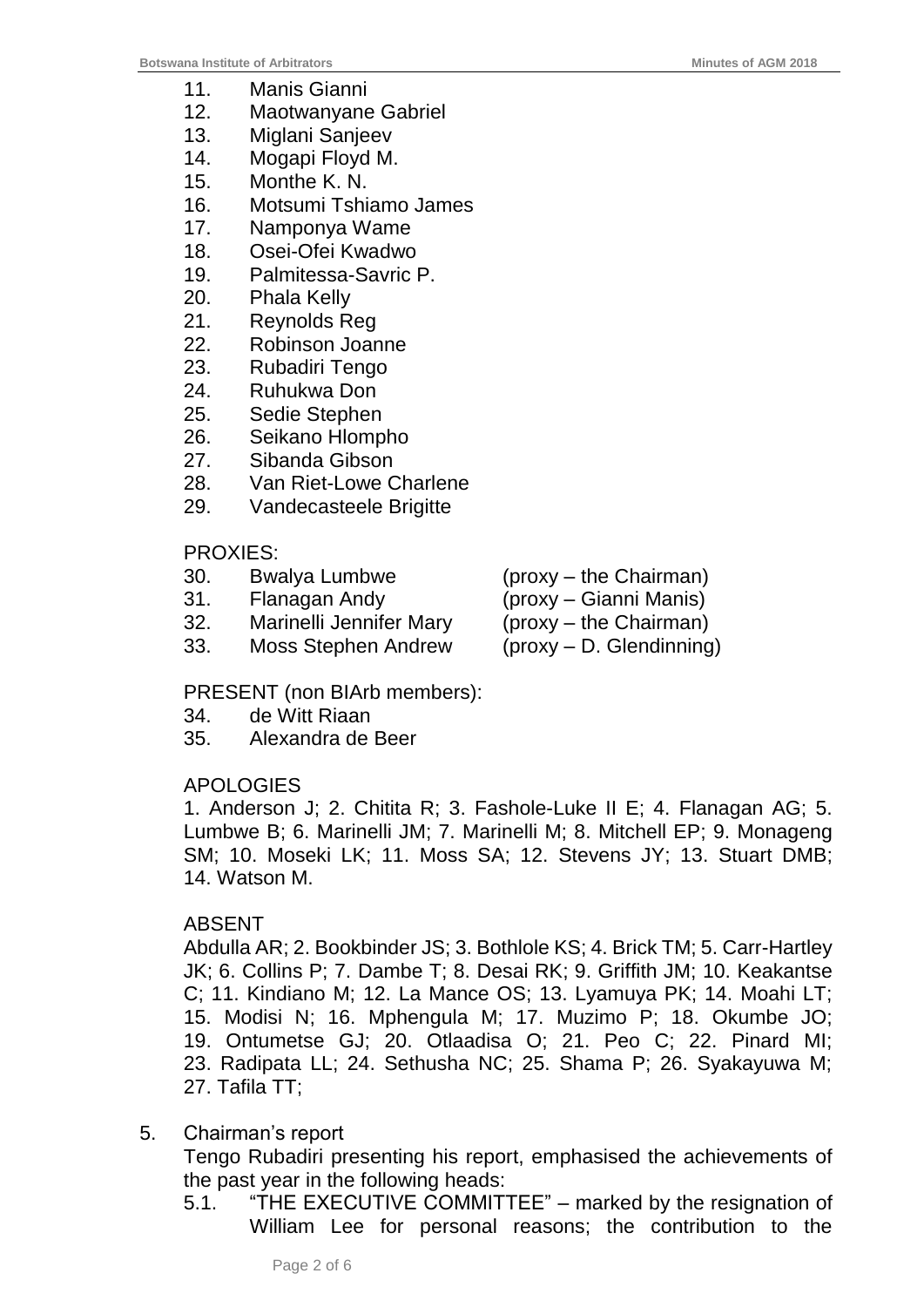committee of Gianni as the secretary and Charlene as the new treasurer; the contribution of the co-opted additional members Don Ruhukwa and Stephen Sedie. And finally the departure from the committee of Marina and Gianni, as they both not available for re-election.

- 5.2. "THE MEMBERSHIP" with an unprecedented growth of members' admitted during the year in all class of membership, from within Botswana and Internationally.
- 5.3. "EVENTS" with the participation to the Arbitration Conference hosted by CIArb in Johannesburg, that attracted delegates from all over the world.
- 5.4. "THE PROPOSED NEW ARBITRATION ACT AND TRADE DISPUTES ACT" – (a) the persistent efforts of the executive committee towards the project of updating an old and outdated Arbitration Act, despite so many difficulties and drawback. This project is now sponsored by the Ministry of Justice, Defence and Security. And (b) the invitation to be part of the committee formed to review the Rules for the Conduct of Arbitration proceedings under the Trade Disputes Act.

The full Chairman Report is attached hereto. Report adopted by Tony Allen Seconded by Tshiamo Motsumi.

6. Secretary report.

The report of the secretary contain the list of activities and achievements of the executive committee recorded during the year:

- 6.1. the completion of the website that offers to the "world" a full and transparent image of BIArb;
- 6.2. the right marketing of the Institute, which have attracted a considerable number of new members – 23 in total – 1 ordinary, 2 fellows, and 20 associates;
- 6.3. The revamping of the newsletter, through the efforts of Charlene that have driven the project. It remain to keep it going on a quarterly basis.
- 6.4. The enrolment of the Institute with Business Botswana to get the chance to report on the HLCC the activities of BIArb, for Parliament to become aware that BIArb exist and is well active to assist resolving disputes with the options of ADR, successful worldwide.
- 6.5. Dealing with the registrar on the matter of proxies, whereby he say that anyone member should not hold more than one proxy to form a quorum when changes to the constitution are to be voted. The provisions at clause 10.3 of the constitution does not restrict the number of proxies that anyone member can hold. We wait for the Registrar's comments in writing, so they can be dealt with appropriately.
- 6.6. Assisted few members of the public applying for the nomination of arbitrators and DAB.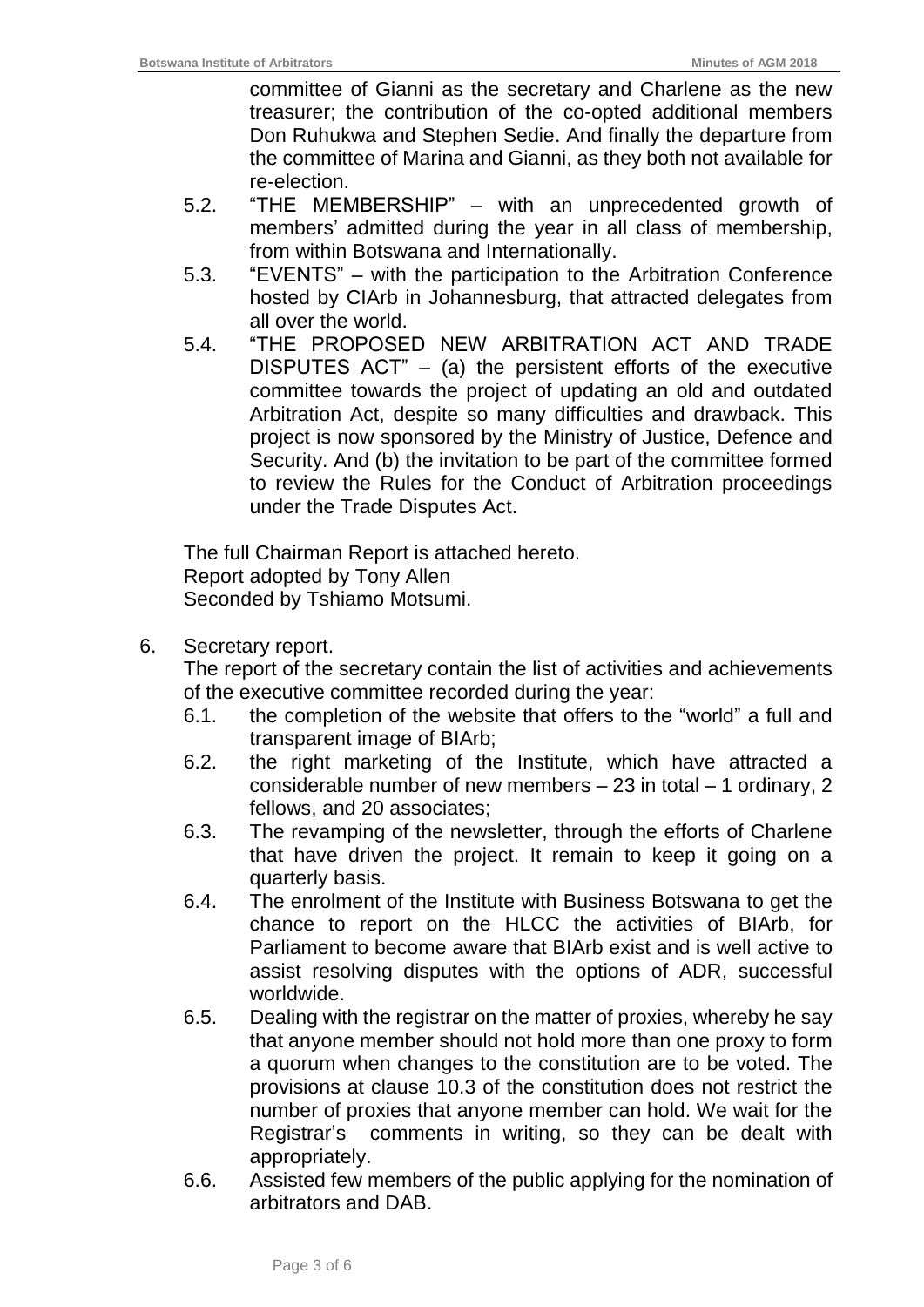The full secretary Report and latest members' list are attached hereto. Report adopted by Tony Allen Seconded by Tshiamo Motsumi.

- 7. Treasurer's report
	- 7.1. Charlene van Riet-Lowe presented the report, which was previously circulated attached to the notice of the AGM. The report is summarised as follows:
	- 7.2. Total income for the year P 78,320-00, and expenses P 27,745-00.
	- 7.3. Provision for tax liabilities P 11,168-00 Cash balance P 123,718-00, making the financial position of BIA good and sound;
	- 7.4. Members need to think at meaningful projects to spend the money, to reduce tax liability, but also in fulfilment of the very purpose of the Institute;
	- 7.5. Immediate plans are in place to print an A5 format full colour brochure, banners, and other material.
	- 7.6. The fees for the current year have remained unchanged from the previous year, and will remain so for 2019. They are:

| Fellow       |                                                     | P 1,000-00 |  |                                        |  |  |  |
|--------------|-----------------------------------------------------|------------|--|----------------------------------------|--|--|--|
| Associate    | P 750-00                                            |            |  |                                        |  |  |  |
| Member       | P 500-00                                            |            |  |                                        |  |  |  |
| Corporate    | P 1,000-00                                          |            |  |                                        |  |  |  |
| Entrance fee | P 500-00                                            |            |  |                                        |  |  |  |
| Deposit      |                                                     |            |  | 1,500-00 non refundable for service of |  |  |  |
|              | appointment or nomination of arbitrators            |            |  |                                        |  |  |  |
| Charges      | P 1,500-00 per hours for services required by the   |            |  |                                        |  |  |  |
|              | public; to be quoted ad-hoc, on case by case basis. |            |  |                                        |  |  |  |

The full annual financial statement is attached hereto. Report adopted by Tony Allen Seconded by Tshiamo Motsumi.

- 8. The Chairman open the session for comments on the reports:
	- 8.1. Kwadwo Osei-Ofei suggested that funds should be spent to market the relevance of BIArb to fill a gap – Courts are overloaded with cases and waiting times are too long.
	- 8.2. Gabriel Maotwanyane commented that the Institute need more response from members – he suggested to create more links to give easy access as to the activities of BIArb.
	- 8.3. He also suggested it would be very successful to organise an annual conference on arbitrations, mediations and other forms of ADR.
	- 8.4. Sanjeev Miglani commented that people have difficulties in passing the exam for module 3 and 4 due to time constraints and difficulties to understand the papers – yet, workshops organised in the past to help, resulted to be poorly attended.
	- 8.5. Tony Allen said that exams lately are difficult. He offered his collection of journals from 1981 to-date as an encouragement to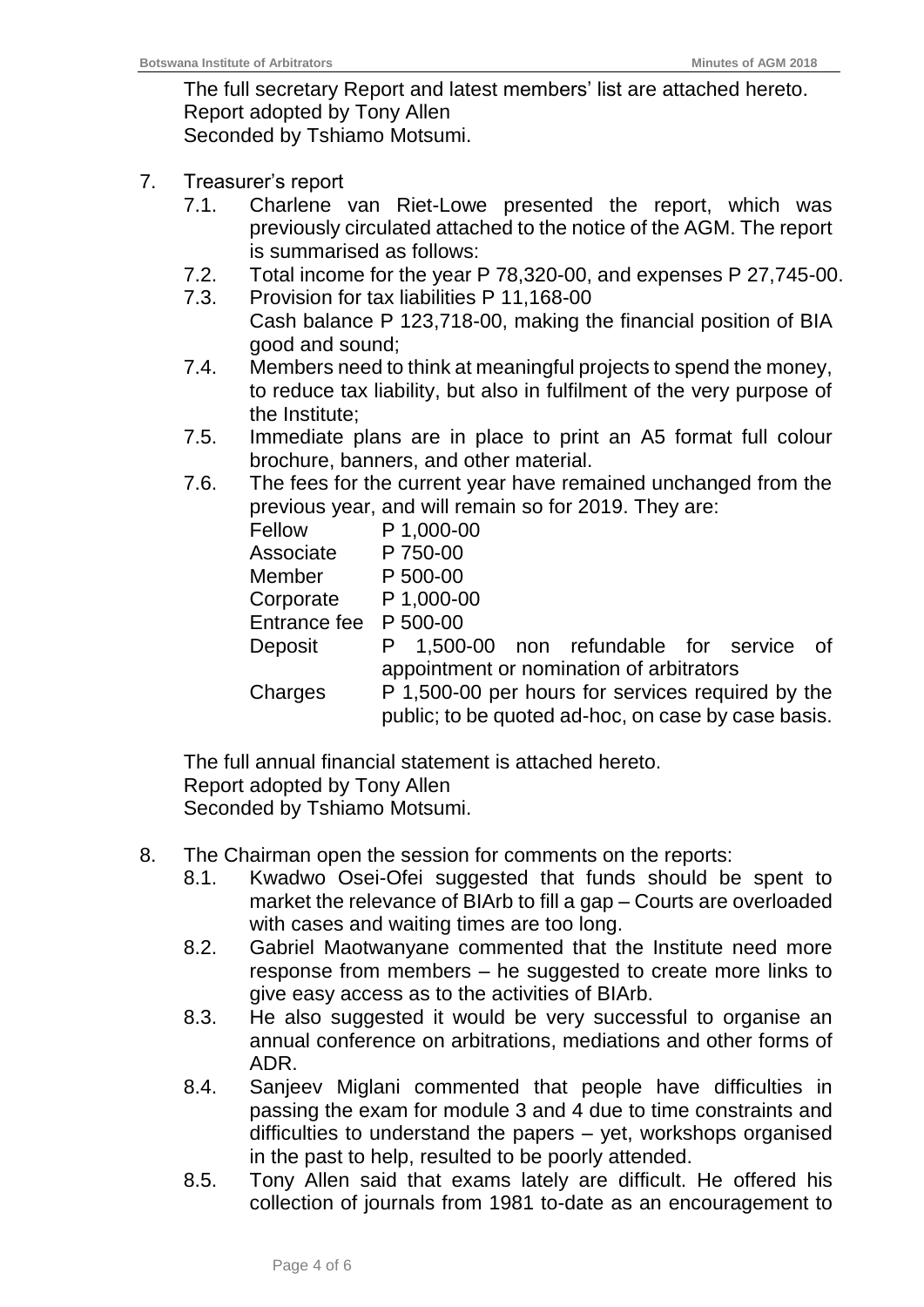start a sort of library. Charlene requested the website links to publish it on the newsletter.

He also confirmed that his plans to relocate and leave Botswana have changed.

- 8.6. The issue of poor attendance to conferences and workshops was shared by Kwadwo and Tengo, including the aggravation of losses from booking of venues and not recovering the costs.
- 8.7. Kgalalelo Monthe offered to share with BIArb the database of members at Law Society, to widen reach and exposure.
- 8.8. Terryson Himayumbula shared his view on the registrar argument on the issue of proxies, and questioned the legitimacy of a situation of two members with twenty proxies being empowered to hijack the whole Institute. Tengo appreciated the comment and reiterated that once we receive a formal note from the registrar we will know what action to take; meanwhile, the constitution is good as it was submitted and accepted.

On the same issue Brigitte Vandecasteele suggested that proxies should be formally designed whereby the person giving a proxy must indicate his credentials, ID document, and preferences in case of vote.

9. Nomination of 2018/2019 Executive Committee.

The process of retirements, nominations and acceptance took place without needs for elections.

The EXCO for 2018/2019 is therefore as follow:

- 9.1. Mr Tengo Rubadiri nominated by Kgalalelo Monthe.
- 9.2. Mrs. Charlene Van Riet-Lowe stand for 2<sup>nd</sup> year.
- 9.3. Mr Andor Ginder nominated by Sanjeev Miglani.
- 9.4. Mr Sanjeev Miglani nominated by Patricia Palmitessa-Savric
- 9.5. Mr. Don Ruhukwa nominated by Tengo Rubadiri
- 9.6. Ms. Joanne Robinson nominated by Kwadwo Osei-Ofei
- 9.7. Mrs. Litlallo Apadile nominated by Charlene van Riet-Lowe
- 9.8. Ms. Tapiwa Gachala nominated by Charlene van Riet-Lowe

Tony Allen proposed all nominated "on block" Kwadwo Osei-Ofei seconded proposal.

At its first meeting after the AGM, the EXCO shall elect the office bearers.

10. Revisions of the Constitution and the Rules:

Tony Allen proposed that the two proposed changes to the Constitution, and one change to the Rules deliberated and approved at the 2017 AGM are submitted "in block" to the registrar again.

In summary, they are:

10.1. Clause 6.2 and 6.3.

Date by which yearly subscription fees must be paid.

The proposed amendment is to substitute "1<sup>st</sup> January" with "31<sup>st</sup> January".